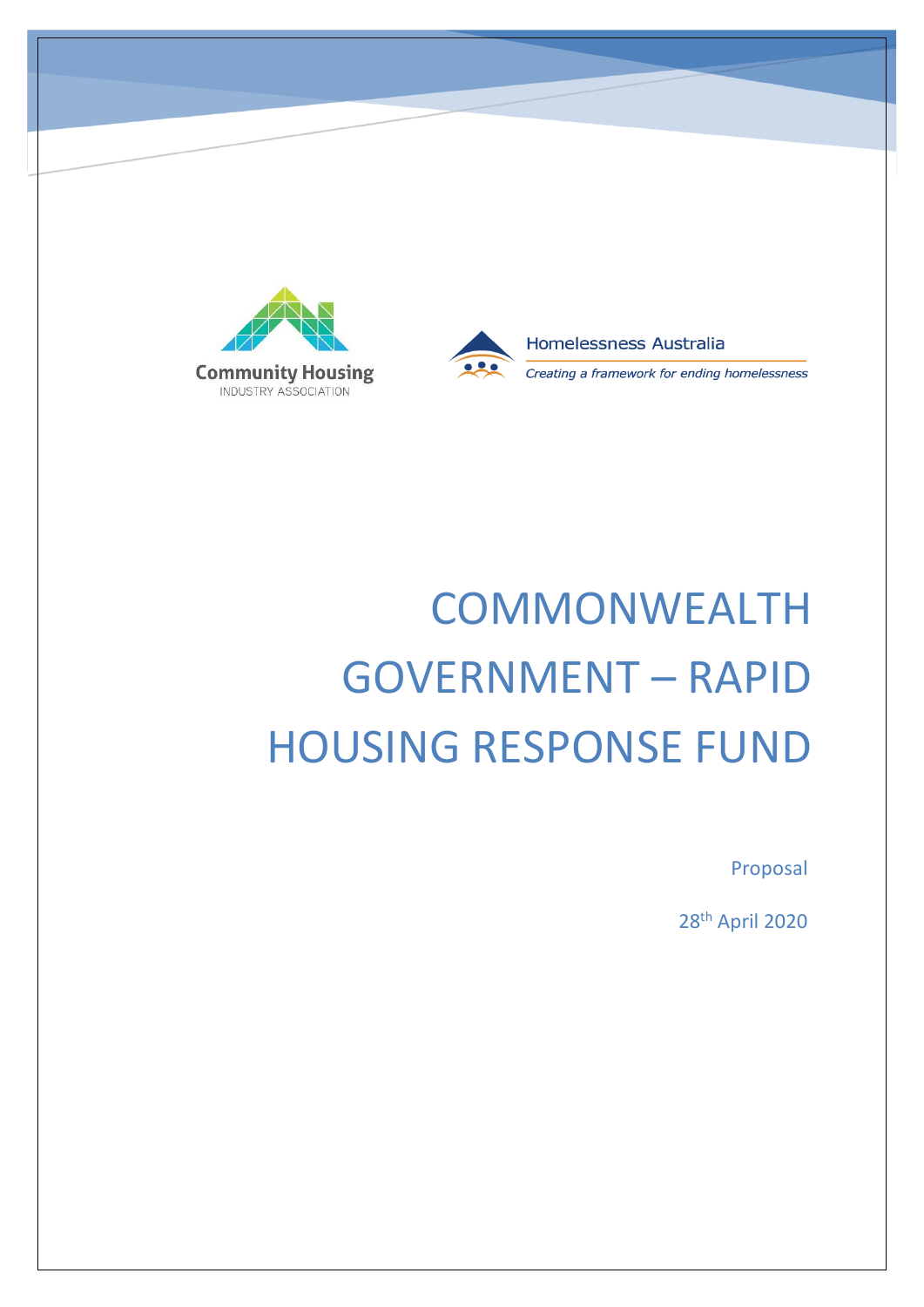

## **Commonwealth Government – Rapid Housing Response Fund**

### **1. Introduction**

The 2016 census tells us that on any night there are around 116,000 homeless people across Australia, with 7% or around 8,000 of this number rough sleeping. Rough sleepers typically experience health and mental health comorbidities, making them particularly vulnerable in the context of the Covid-19 pandemic.

Some states and territories have introduced initiatives to assist rough sleepers but these are patchy, often small scale and in many cases focused on the immediate crisis response. Our view is that Federal Government should take a lead role and use the opportunity to support positive long term solutions to rough sleeping.

#### **2. Proposal**

The Department of Social Security (DSS) will administer a rapid housing response fund (RHRF) to provide additional housing and support to rough sleepers of any age or gender, with the highest level of need, and where conditions require their rehousing on public health grounds.

The fund is for the provision of accommodation with support for rough sleepers with the highest level of need. An initial two year fund is proposed with the opportunity to extend subject to a positive review<sup>1</sup>. It is designed to support and / or encourage State / Territory match funding.

Eligible projects should involve assertive outreach and / or referrals to identify people with the highest level of need of such housing and support; securing accommodation for head leasing in the private rental sector; provision of tailored support, including health supports; tenancy and property management functions; and the opportunity for long-term housing.

The RHRF will provide a recurrent monthly payment to successful projects based on a fixed rate per individual / household accommodated quoted in the application. The tenant will contribute 25% of income as rent.

The RHRF will be capped at \$25M<sup>2</sup> for each financial year and make payments until at least 30 June 2022. It is anticipated that the RHRF:

 $1$  Two years is suggested recognising that unless additional social and affordable housing comes on stream it will be challenging to find move on accommodation for all those housed by the scheme over a short period.  $2$  The budget to be set by the Commonwealth. A \$25M fund is given as an example. It uses figures based on Bridge Housing (Sydney) estimates of housing costs and support costs of \$45-50K per annum. Assuming individuals pay 25% of the housing cost and state/territory match fund, this fund would assist between 1,120 and 1,300 individuals. Costs of support and accommodation will vary across the country.